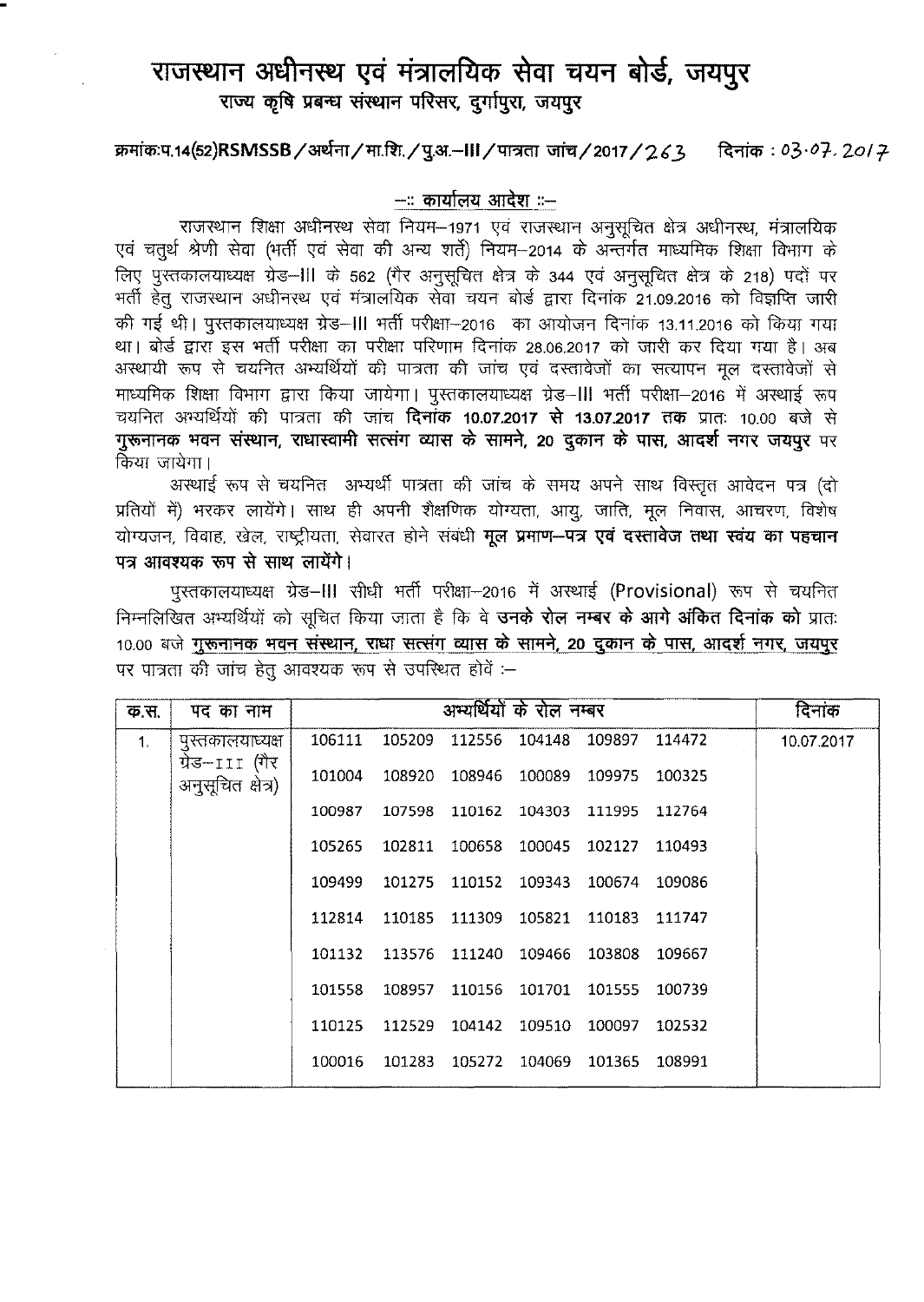|    |                                     | 105530 | 100443 | 112631 | 111460 | 101341 | 110484 |            |  |
|----|-------------------------------------|--------|--------|--------|--------|--------|--------|------------|--|
|    |                                     | 108276 | 113907 | 110500 | 105009 | 104432 | 114232 |            |  |
|    |                                     | 100633 | 106108 | 109671 | 103554 | 109255 | 110660 |            |  |
|    |                                     | 105134 | 102495 | 100964 | 103178 | 109717 | 109232 |            |  |
|    |                                     | 113676 | 112894 | 109737 | 110482 | 112169 | 109134 |            |  |
|    |                                     | 102553 | 110424 | 113395 | 103113 | 103159 | 101269 |            |  |
|    |                                     | 109561 | 109446 | 110028 | 114315 | 103341 | 109647 |            |  |
|    |                                     | 109783 | 101418 | 108331 | 109258 | 109719 | 101675 |            |  |
|    |                                     | 101056 | 102804 | 113066 | 111385 | 102809 | 102560 |            |  |
|    |                                     | 110739 | 110998 | 103147 | 111306 | 114337 | 109738 |            |  |
|    |                                     | 109702 | 109890 | 102426 | 104451 | 101178 | 100515 |            |  |
|    |                                     | 109280 | 109871 | 104941 | 100201 | 106089 | 110362 |            |  |
|    |                                     | 100827 | 111566 | 110271 | 111142 | 106301 | 101898 |            |  |
|    |                                     | 111358 | 107528 | 109771 | 100556 | 109798 | 109974 |            |  |
|    |                                     | 114303 | 112444 | 111372 | 101425 | 110289 | 111216 |            |  |
|    |                                     | 102160 | 100766 | 109104 | 111410 | 113814 | 113512 |            |  |
|    |                                     | 113710 | 110759 | 107348 | 109522 | 111319 | 105721 |            |  |
|    |                                     | 109505 | 109605 | 100687 | 109139 | 104614 |        |            |  |
|    |                                     | 109869 | 108848 | 110078 | 108995 | 109417 |        |            |  |
| 2. | पुस्तकालयाध्यक्ष                    | 108942 | 103528 | 110598 | 100147 | 106696 | 105642 | 11.07.2017 |  |
|    | ग्रेड–111 (गैर<br>अनुसूचित क्षेत्र) | 111465 | 102423 | 102068 | 100551 | 108225 | 107544 |            |  |
|    |                                     | 103192 | 111303 | 102794 | 100336 | 107324 | 106580 |            |  |
|    |                                     | 109212 | 105487 | 101872 | 102962 | 107510 | 108319 |            |  |
|    |                                     | 111812 | 113265 | 101744 | 102634 | 107408 | 108732 |            |  |
|    |                                     | 107443 | 107452 | 108665 | 100589 | 107292 | 107204 |            |  |
|    |                                     | 109117 | 108452 | 102271 | 107751 | 108273 | 108634 |            |  |
|    |                                     | 106080 | 102864 | 114491 | 101287 | 107422 | 105697 |            |  |
|    |                                     | 104294 | 105477 | 105442 | 102728 | 105655 | 105750 |            |  |
|    |                                     | 109810 | 104639 | 101452 | 102629 | 108506 | 106746 |            |  |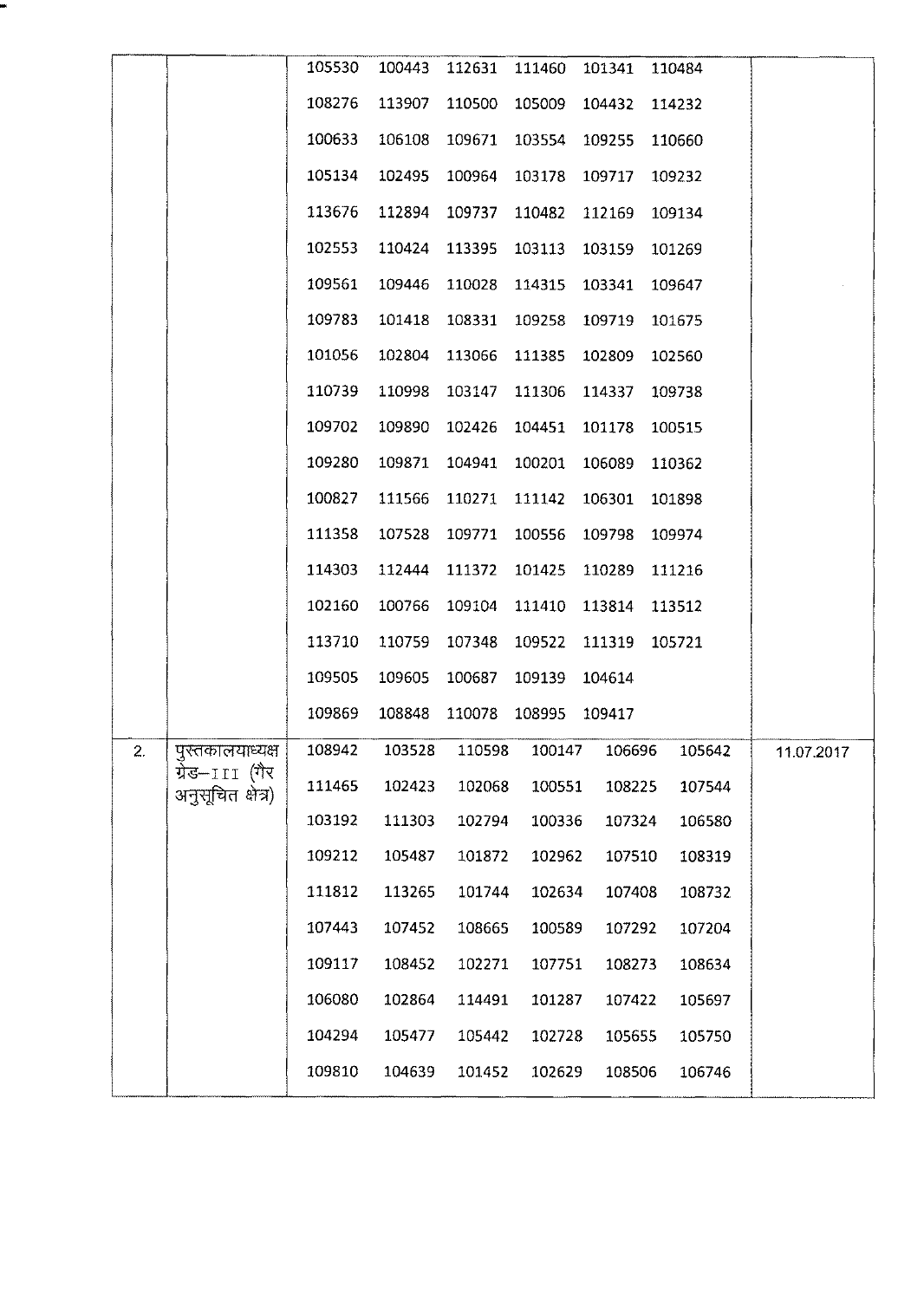|    |                               | 113456 | 111210 | 105003 | 103288 | 107438                      | 106383 |            |  |
|----|-------------------------------|--------|--------|--------|--------|-----------------------------|--------|------------|--|
|    |                               | 112104 | 112748 | 103175 | 100391 | 105658                      | 106347 |            |  |
|    |                               | 111364 | 105116 | 104473 | 100881 | 108312                      | 106392 |            |  |
|    |                               | 110157 | 107872 | 102846 | 101503 | 106956                      | 114527 |            |  |
|    |                               | 113528 | 101405 | 100177 | 101666 | 106940                      | 107142 |            |  |
|    |                               | 112762 | 108287 | 107483 | 106668 | 107885                      | 106591 |            |  |
|    |                               | 113061 | 105229 | 104445 | 101450 | 105798                      | 105852 |            |  |
|    |                               | 100096 | 101395 | 102812 | 104699 | 107815                      | 108307 |            |  |
|    |                               | 111377 | 103037 | 103066 | 101845 | 108064                      | 106433 |            |  |
|    |                               | 101800 | 114195 | 105015 | 108657 | 107359                      | 106924 |            |  |
|    |                               | 110365 | 112260 | 100007 | 105688 | 107757                      | 106339 |            |  |
|    |                               | 100526 | 101754 | 105031 | 110792 | 108033                      | 105842 |            |  |
|    |                               | 105181 | 101559 | 106133 | 108290 | 107792                      | 105700 |            |  |
|    |                               | 109477 | 109716 | 101988 | 114361 | 107818                      | 105864 |            |  |
|    |                               | 100052 | 110767 | 105913 | 110212 | 108316                      | 106743 |            |  |
|    |                               | 104628 | 112649 | 101579 | 107440 | 108304                      | 106456 |            |  |
|    |                               | 101656 | 101050 | 103601 | 108324 | 108479                      | 105674 |            |  |
|    |                               | 101470 | 101842 | 100288 | 108281 | 106796                      |        |            |  |
|    |                               | 109594 | 100562 | 101435 | 107351 | 108545                      |        |            |  |
|    |                               |        |        |        |        |                             |        |            |  |
| 3. | पुस्तकालयाध्यक्ष<br>ग्रेड–111 | 107528 | 112624 | 100420 | 110186 | 111518 111883               |        | 12.07.2017 |  |
|    | (अनुसूचित                     | 104451 | 113898 | 110445 | 112985 | 111003                      | 109588 |            |  |
|    | क्षेत्र)                      | 101425 | 110046 | 112111 | 112096 | 110023                      | 112533 |            |  |
|    |                               | 109738 | 109808 | 110622 | 100141 | 109364                      | 111709 |            |  |
|    |                               | 111465 | 113888 | 103285 | 103311 | 103911                      | 103676 |            |  |
|    |                               | 101800 | 103423 | 103552 | 113862 | 100213                      | 100346 |            |  |
|    |                               | 101754 | 102143 | 112086 | 104118 | 108208                      | 104411 |            |  |
|    |                               | 110105 | 114025 | 105170 | 102096 | 113453                      | 100320 |            |  |
|    |                               | 110598 | 110290 |        |        | 109055 112654 111477 114231 |        |            |  |
|    |                               |        |        |        |        |                             |        |            |  |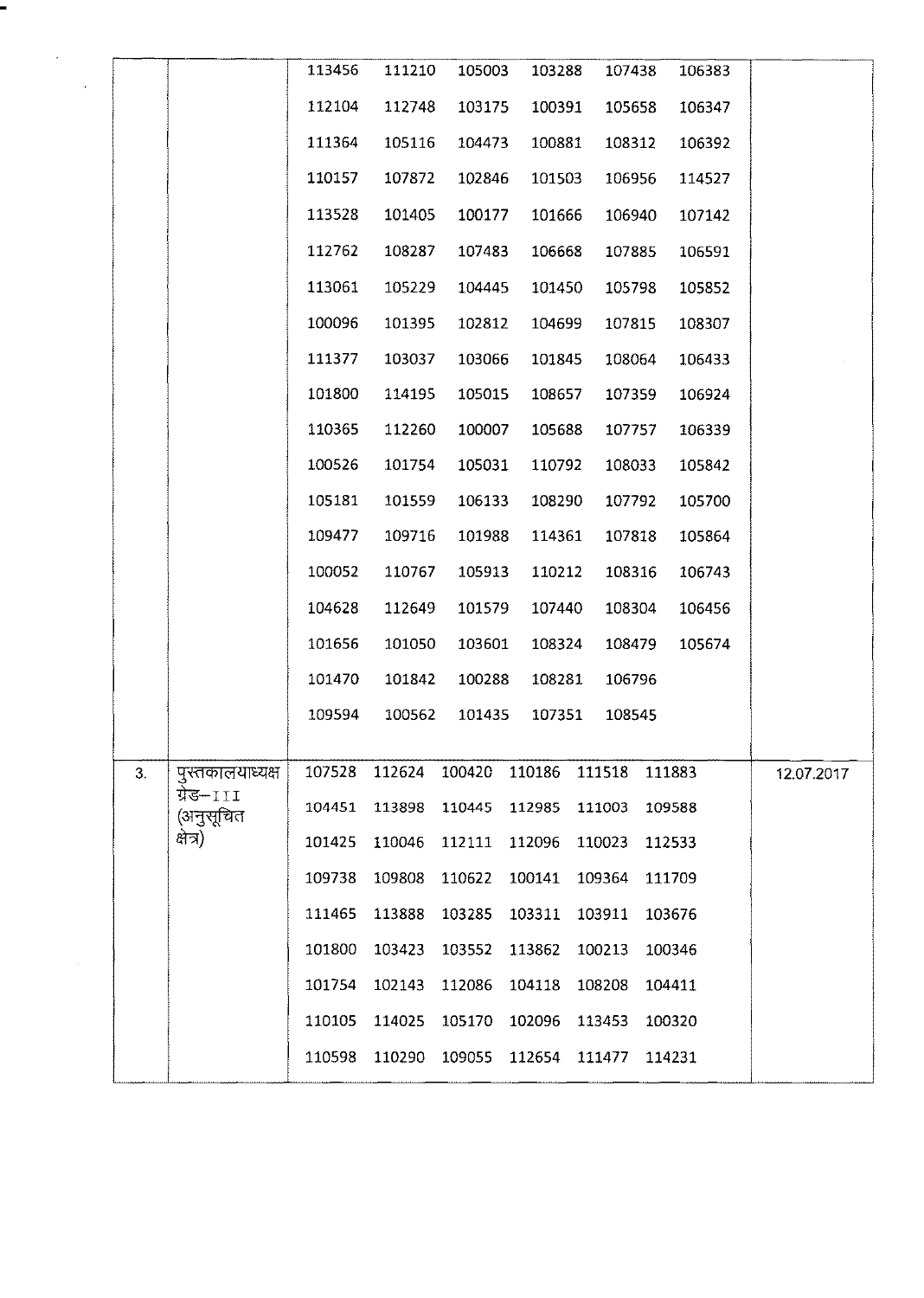|    |                        | 109911 | 100732                                    | 112030 | 113784                      | 113772                             | 108108 |            |
|----|------------------------|--------|-------------------------------------------|--------|-----------------------------|------------------------------------|--------|------------|
|    |                        | 101503 | 112539                                    | 101882 | 104605                      | 109649                             | 106513 |            |
|    |                        | 113939 | 109763                                    | 100168 | 113393                      | 112958                             | 112970 |            |
|    |                        | 114261 | 100617                                    | 112422 | 110100                      | 108008                             | 102265 |            |
|    |                        | 101450 | 101741                                    | 113051 | 107096                      | 113428                             |        |            |
|    |                        | 105220 | 110572                                    | 104413 | 114288                      | 112425                             |        |            |
|    |                        | 104800 | 101720                                    | 103158 | 113339                      | 111392                             |        |            |
|    |                        | 110407 | 103501                                    | 113143 | 105721                      | 102205                             |        |            |
|    |                        | 110959 | 100497                                    | 106697 | 104001                      | 100684                             |        |            |
|    |                        | 108324 | 103322                                    | 106076 | 103145                      | 114447                             |        |            |
| 4. | पुस्तकालयाध्यक्ष       | 102972 | 106888                                    | 107112 | 107175                      | 106268                             | 106455 | 13.07.2017 |
|    | ग्रेड–111<br>(अनुसूचित | 107995 | 108605                                    | 106636 | 106521                      | 106441                             | 106205 |            |
|    | প্ৰন)                  | 106247 | 105745                                    | 107127 | 106459                      | 107147                             | 106661 |            |
|    |                        | 106505 | 106537                                    | 107229 | 106257                      | 105785                             | 107003 |            |
|    |                        | 106699 | 106226                                    | 107024 | 106558                      | 106616                             | 107012 |            |
|    |                        | 107405 | 106962                                    | 106277 | 106262                      | 106365                             | 105804 |            |
|    |                        | 107256 | 107233                                    | 107247 | 106370                      | 106791                             | 105916 |            |
|    |                        | 113374 | 107061                                    | 107059 | 107041                      | 106414                             | 106178 |            |
|    |                        | 106726 |                                           |        | 106332 107219 114354 106436 |                                    | 106934 |            |
|    |                        |        | 104765 108736 106986 107047 106904 106509 |        |                             |                                    |        |            |
|    |                        |        | 114389 108594 106612 107128 106279        |        |                             |                                    | 106625 |            |
|    |                        | 107187 |                                           |        |                             | 114451 106867 106197 107099 105906 |        |            |
|    |                        | 107484 | 106650 106449 106222 107015 107243        |        |                             |                                    |        |            |
|    |                        | 112577 |                                           |        |                             | 105765 106764 106702 106980 106374 |        |            |
|    |                        |        | 107018 106467 105844 107114 106216 105660 |        |                             |                                    |        |            |
|    |                        | 107156 |                                           |        | 106979 105778 106398 106401 |                                    |        |            |
|    |                        | 114376 |                                           |        | 107169 106372 106430 106660 |                                    |        |            |
|    |                        |        | 105889 106393 106487 106182 106360        |        |                             |                                    |        |            |
|    |                        |        | 108747 106554 106714 106965 106520        |        |                             |                                    |        |            |